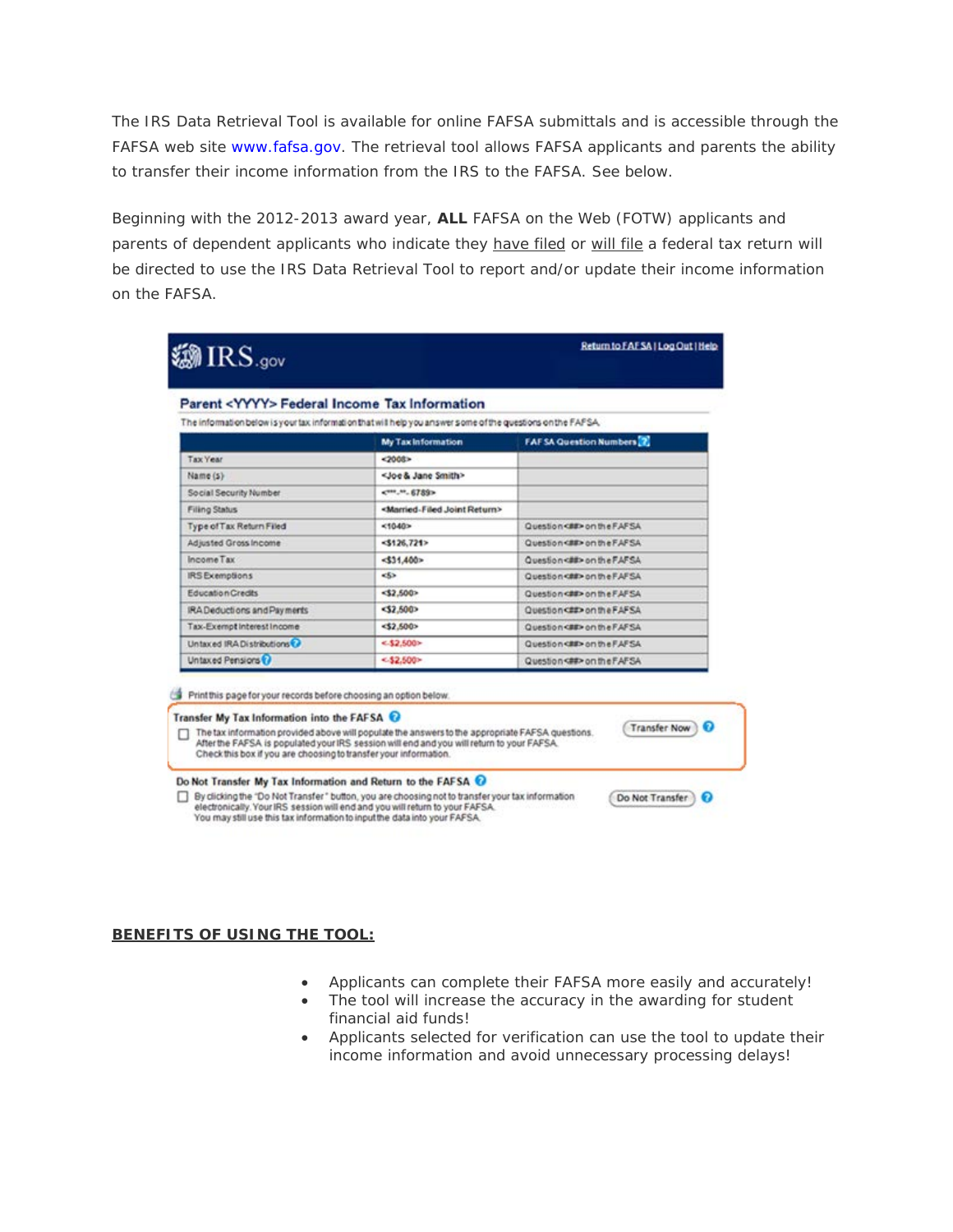## **IMPORTANT CHANGES TO THE FAFSA PROCESS:**

- ALL applicants and parents who indicate they have filed a federal tax return will be directed to use the IRS Tool.
- Applicants and parents who indicate they will file a federal tax return will receive email communication(s) directing them to use the IRS Tool to update their income information once they have filed their federal income tax return.
- **Applicants selected for the verification process will be required to use the IRS Data Retrieval Tool** (or) they may choose to request a tax transcript from the IRS which can later be submitted to the Financial Aid Office.

## **WHEN WILL DATA BE AVAILABLE FROM THE IRS?**

| Electronic Tax Filers | Data will be available within 2 weeks of filing       |
|-----------------------|-------------------------------------------------------|
| Paper Tax Filers      | Data will be available within $6 - 8$ weeks of filing |

*If you plan to submit your FAFSA before you and/or your parents complete and submit your Federal Tax Return, then be sure to use the IRS Data Retrieval Tool to update your FAFSA record once the returns have been submitted and the income data is available to be retrieved.*

#### **WHO IS "NOT" ELIGIBLE TO USE THE TOOL?**

- Married couples who file separate tax returns.
- Applicants whose marital status has changed as of January  $1<sup>st</sup>$ .
- Applicants who are neither eligible nor required to file a Federal Tax Return.

# **WHAT IF YOUR FILE IS SELECTED FOR VERIFICATION?**

If your FAFSA is selected for a process called verification and you and your parents were eligible to file a federal tax return, you will be required to:

- Use the IRS Data Retrieval Tool to update your and/or your parent or spouse income information; **(OR)**
- You and/or your parents or spouse may request a "**[Tax Transcript](http://www.calstatela.edu/univ/finaid/forms/IRS%20Data%20-%20Tax%20Transcript%20Request.pdf)**" from the **IRS** to submit to the Financial Aid Office to verify your income information.